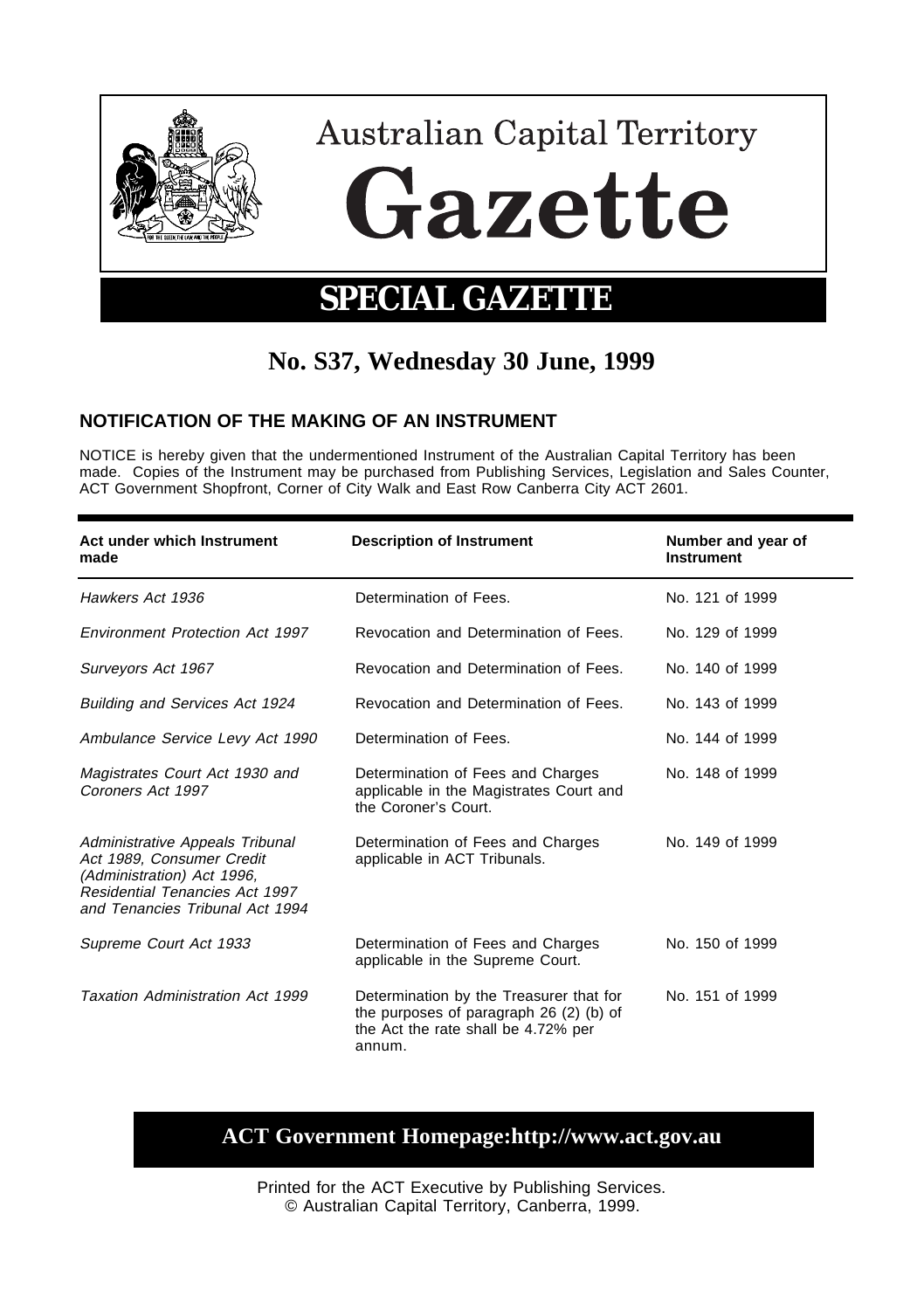#### **AUSTRALIAN CAPITAL TERRITORY**

#### **TAXATION ADMINISTRATION ACT 1999**

#### **INSTRUMENT NO. 151 OF 1999**

Under section 139 of the Taxation Administration Act 1999 I DETERMINE that for the purposes of paragraph 26(2)(b) of the Act the rate shall be 4.72% per annum.

This determination commences on 1 July 1999.

Date: 29<sup>th</sup> June 1999 **Kate Carnell** 

**Treasurer** 

#### **EXPLANATORY STATEMENT**

The Taxation Administration Act 1999 (the Act) deals with the administration of various tax laws relating to the imposition and collection of certain taxes, duties and fees. Paragraph 139 (1) (b) empowers the Minister to determine the rate at which an amount of tax, duty, a licence fee or interest payable under a tax law is to be calculated.

Section 25 imposes interest on tax defaults. This instrument sets the market rate component of interest payable, under section 26 of the Act. The determined rate will be 4.72% per annum.

The rate has been calculated using the methodology of the NSW Taxation Administration Act 1996 and Commonwealth Income Tax Assessment Act 1936. It is the weighted average yield set at the last weekly tender for the 13 week Treasury Note before the end of May 1999.

The date of effect of this determination is 1 July 1999.

Authorised by the Treasurer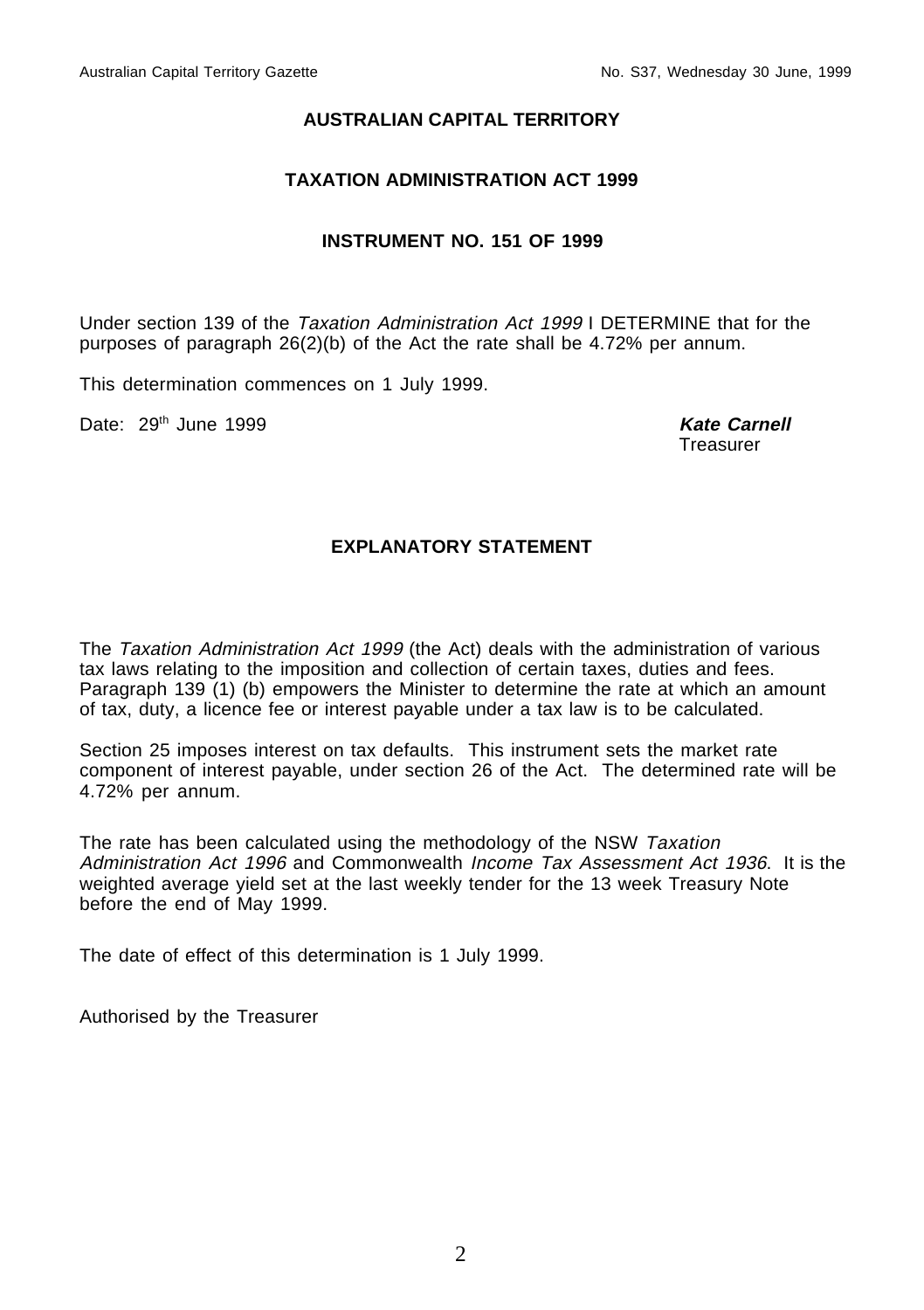#### **ACT GOVERNMENT PLANNING AND LAND MANAGEMENT GROUP**

#### **DRAFT VARIATION NO.139 TO THE TERRITORY PLAN AREA SPECIFIC POLICY B11 NORTH CANBERRA PROPOSED ADDITIONAL USES**

A draft Variation to the Territory Plan has been prepared by the Planning and Land Management Group (PALM) of Urban Services (incorporating the functions of the ACT Planning Authority), relating to Proposed Additional Uses being added to the Area Specific Policy B11 in North Canberra.

The draft Variation proposes to clarify the extent and type of commercial activity that may be permitted within the B11 Area Specific Policy which is located in inner North Canberra.

Provided it is not deferred, the provisions of this draft Variation have interim effect until 29 June 2000 or for the "defined period", whichever is the shorter. The "defined period" commenced on 30 June 1999 and continues until the proposals in the draft Variation, or the corresponding Plan Variation:

- come into effect;
- or are rejected by the Legislative Assembly;
- or are withdrawn.

During the period these provisions have interim effect, the Territory, the Executive, a Minister or a Territory Authority shall not do, or approve the doing of, any act which would be inconsistent with the Territory Plan, or the Plan if it was varied in accordance with the provisions of the draft Variation.

Section 11 of the Land (Planning and Environment) Act 1991 (the Land Act), concerning the Heritage Places Register, does not apply to this draft Variation.

From Monday 5 July 1999 until Monday 26 July 1999, copies of the draft Variation to the Territory Plan may be:

- inspected at ACT Government Libraries at Belconnen, Civic, Dickson, Erindale, Griffith, Kippax, Tuggeranong and Woden during normal opening hours;
- inspected at, or obtained from, the PALM Shopfront at Dame Pattie Menzies House, 16 Challis Street, Dickson, during normal office hours; and
- inspected on the PALM Website at **http://www.palm.act.gov.au**

Written comments on the draft Variation should be submitted, by **Monday 16 August 1999**, to:

**The Executive Director Planning and Land Management Group Urban Services Department GPO Box 1908 CANBERRA ACT 2601 Attention: Mr P Harris.**

Comments can also be sent via Email to: **terrplan@dpa.act.gov.au** or by Facsimile to: **62071710.**

Copies of all written comments received in response to the draft Variation, including those from the National Capital Authority (NCA), will be made available for public inspection during normal office hours, from Tuesday 17 August 1999 until Tuesday 7 September 1999, at the PALM Shopfront in Dame Pattie Menzies House, 16 Challis Street, Dickson. Any comments received from the NCA after Tuesday 7 September 1999 will be available for perusal for 21 days from the date of receipt.